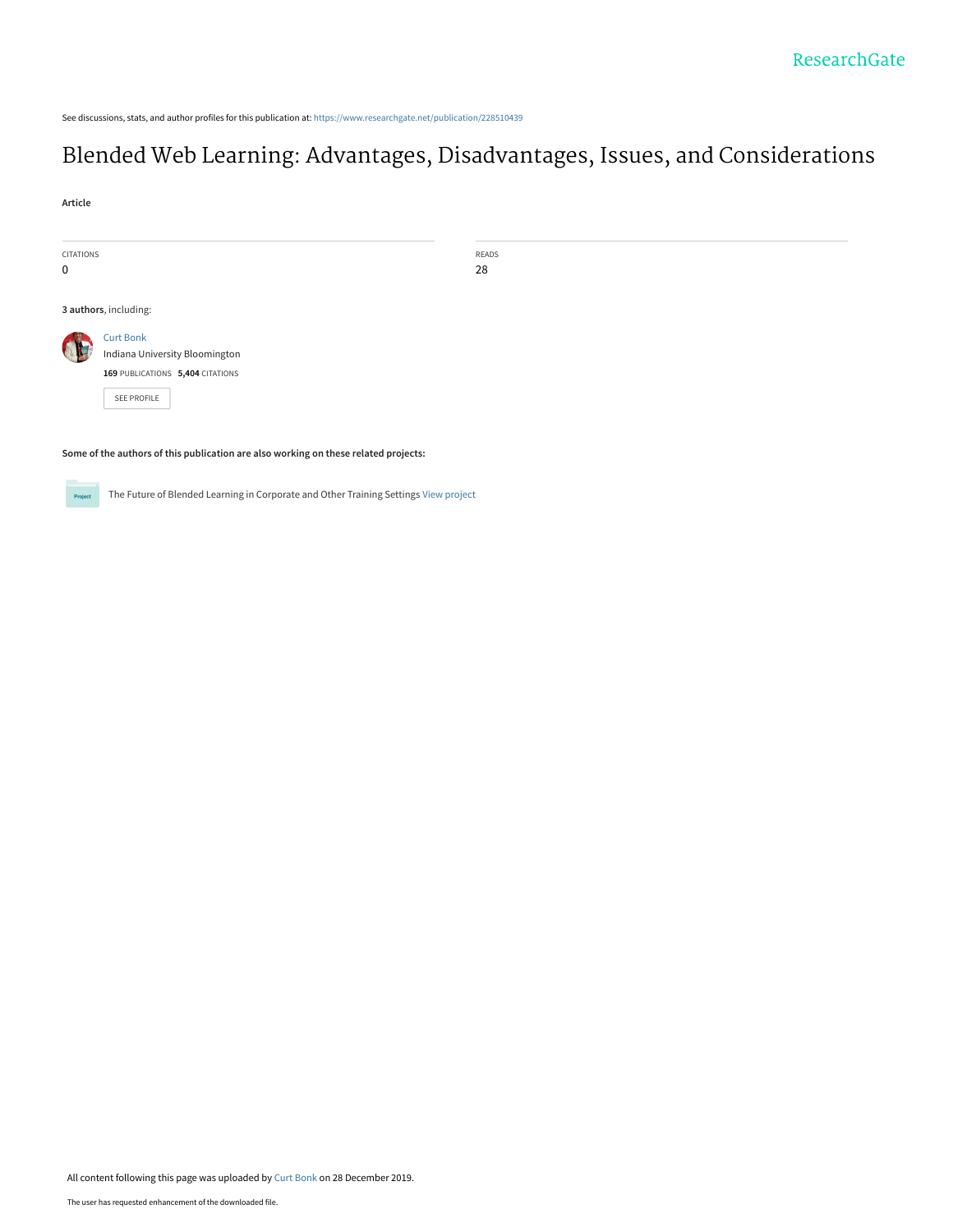## **Blended Web Learning: Advantages, Disadvantages, Issues, and Considerations**

Curtis J. Bonk, Ph.D. Associate Professor and President Indiana University and CourseShare.com

Tatana Olson Doctoral Student, Industrial/Organizational Psychology Purdue University

Dr. Robert A. Wisher Senior Research Psychologist at Army Research Institute U.S. Army Research Institute

Kara Orvis Doctoral Candidate, Industrial/Organizational Psychology George Mason University

#### **Introduction**

The importance of a highly trained and skilled military has never been greater than today. Rising to meet this need is the capability to train personnel anywhere in the world at any time using distributed learning (TRADOC, 1999). In response, the purpose of this study is to understand how a blended or hybrid approach to e-learning impacted the professional development of students in a high-level military course. This study addresses e-learning from the perspectives of the course learners, the course advisor, and the instructors. Focus group discussions helped document distinct advantages and disadvantages from different components of the course. Issues and considerations for e-learning mentioned consistently across groups should help with future course design and delivery methods. In effect, this research might help in forming instructional design principles for the Web as well as the fine-tuning of this particular program and ones similar to it.

## **Methodology**

At the U.S. Army Armor School in Fort Knox, Kentucky, the use of collaborative learning environments is taking center stage in the Armor Captains Career Course (AC3-DL) (Wardell & Paschetto, 2000). The purpose of the AC3-DL is to train captains to command companies and perform as assistant operations officers at command units such as a battalion. This training is conducted in three phases; the first two are online (Phase Ia: asynchronous, and then Phase Ib: synchronous), while the final phase is face-to-face.

#### **Procedure**

Interviews took place with two focus groups of four students who were completing the AC3-DL course as well as three instructors and the Distance Learning (DL) Education Advisor. Prior to the focus group meeting, the students completed a series of questionnaires related to their Internet backgrounds, attitudes toward working in groups, satisfaction and self-efficacy for the synchronous phase of the course, perceptions of the effectiveness of the online environment, and perceptions of task and interpersonal cohesiveness.

# **Results**

Across the students, instructors, and course supervisor focus group sessions, there were a number of distinct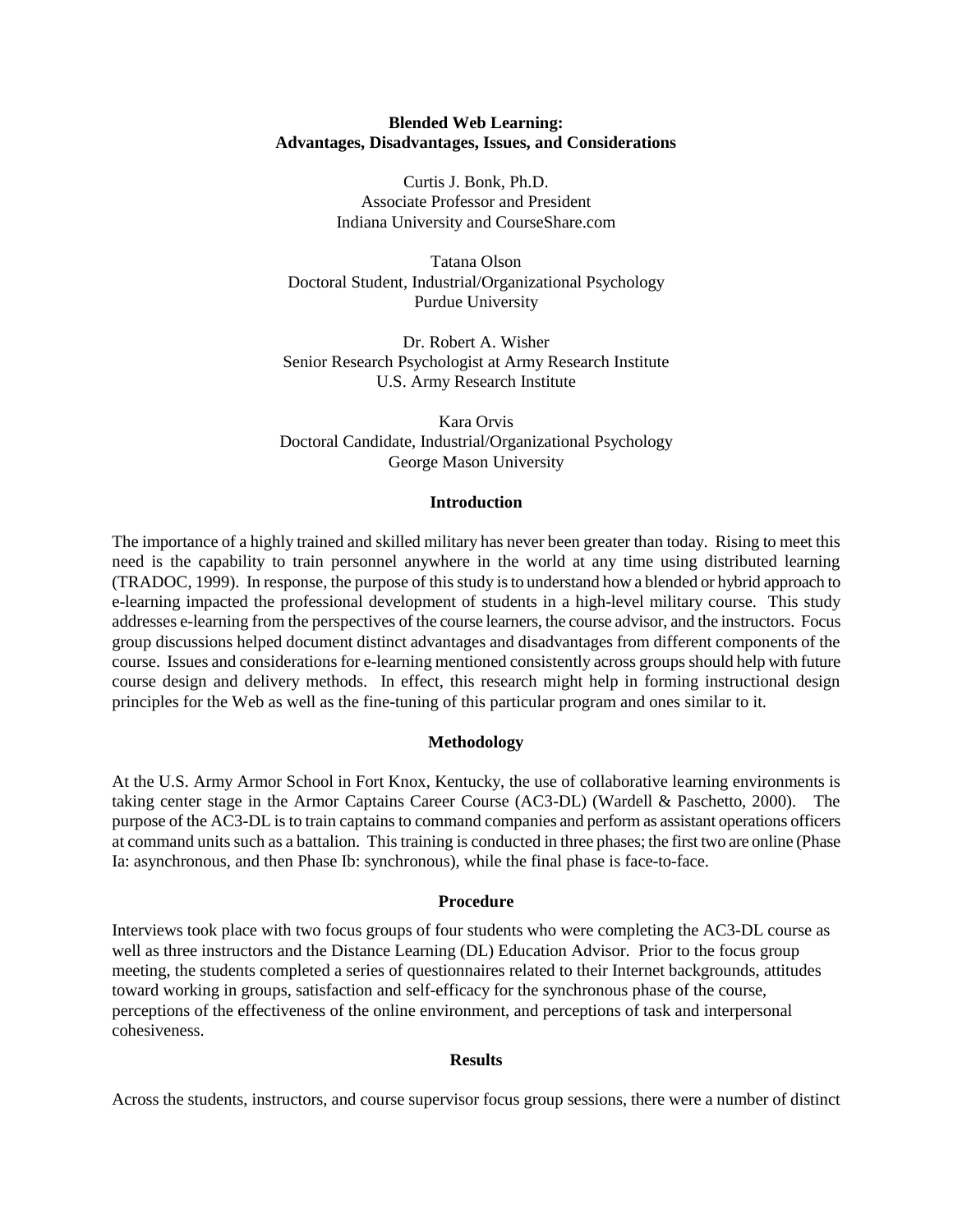advantages and disadvantages noted. Naturally, the students liked the flexibility of completing assignments on at their leisure, the immediate feedback, and the thoughtful commenting and reflection of this environment. However, they mentioned problems with the length of most course modules, technology downtime or incompatibility, and system inflexibility. The instructors found that they liked the ability to tailor strategies to individual student needs, provide immediate feedback and online mentoring, standardize the content, embed small group interaction, update content, and foster knowledge application. However, they complained about the high attrition, excessive time commitments for their students, and lack of instructor control over module size. The course designer noted that the online course can take track student learning, provide more authentic learning experiences, take advantage of advances in learning theory, and address individual student needs. However, she admitted that there were definite problems in these learning environments, such as the risks in committing to particular technologies or delivery mechanisms before the students begin to learn.

Ten key Web-based instruction considerations or issues mentioned across participants are listed in Table 1. These considerations or issues relate to feedback, content meaningfulness, content size, course development and organization, the role of the online instructor, structuring small groups, flexible and active learning, technology utilization, assessment practices, and general skills such as online communication, problem solving, and teamwork.

| <b>Web-based</b><br>instruction<br>consideration or<br>issue     | <b>Student Advice</b>                                                                                                                                                           | <b>Instructor Advice</b>                                                                                                                                                                                                               | <b>DL Education Advisor</b><br><b>Advice</b>                                                          |
|------------------------------------------------------------------|---------------------------------------------------------------------------------------------------------------------------------------------------------------------------------|----------------------------------------------------------------------------------------------------------------------------------------------------------------------------------------------------------------------------------------|-------------------------------------------------------------------------------------------------------|
| Feedback.<br>1.                                                  | E-mail is important<br>mechanism for<br>contacting instructors.                                                                                                                 | Provide instant and<br>consistent feedback with<br>e-mail and other tools.                                                                                                                                                             | Involve direct e-mail<br>feedback.                                                                    |
| 2.<br>Meaningful<br>and Real-<br>World<br>Content                | The construction of<br>online products should<br>approximate real-world<br>application.                                                                                         | Require students to<br>produce products that<br>instructors and peers can<br>evaluate.                                                                                                                                                 | Include meaningful<br>content and allow<br>students to apply new<br>skills to real-life<br>exercises. |
| $\mathfrak{Z}$ .<br>Size and<br>Scope of<br>Content<br>Materials | To maintain motivation<br>and increase completion<br>rates, divide<br>asynchronous content<br>and testing into smaller<br>units or<br>accomplishments.                          | To increase student<br>completion rates,<br>instructors need some<br>control to change the size<br>of content modules.                                                                                                                 | Utilize minimal<br>extraneous content,<br>graphics, or practice<br>exercises.                         |
| Course<br>4.<br>Development<br>and<br>Organization               | A pre-orientation session<br>will help address<br>questions and concerns<br>about the online course.<br>Students need lecture<br>and direct instruction<br>before project work. | Learn basic content in<br>asynchronous phase<br>("crawl"), put knowledge<br>to use electronically and<br>on paper in synchronous<br>phase ("walk"), and<br>apply knowledge in real-<br>life scenarios in<br>residential phase ("run"). | Carefully analyze target<br>audience wants and needs<br>prior to course<br>development.               |
| Role of<br>5.<br>Instructor                                      | Instructor is helpful as a<br>facilitator of learning.                                                                                                                          | Instructor role is more of<br>a facilitator of the                                                                                                                                                                                     | Instructor provides<br>feedback and sense that                                                        |

Table 1. Web-based Instruction Considerations and Issues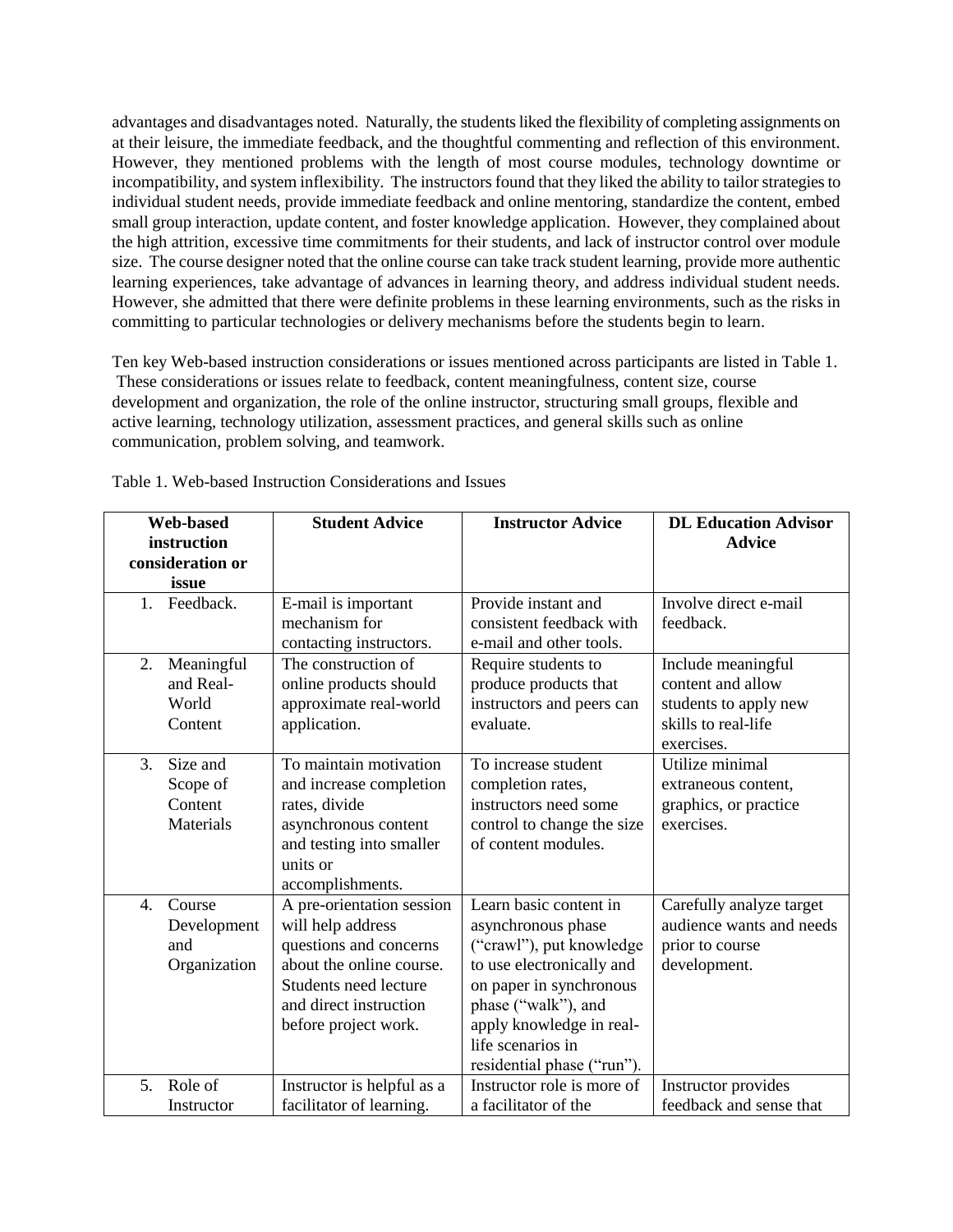|                            | The same instructor                                | learning process;                                | someone cares about their                            |
|----------------------------|----------------------------------------------------|--------------------------------------------------|------------------------------------------------------|
|                            | should support students                            | providing tools, means,                          | learning.                                            |
|                            | across all phases of                               | and guidance to learn                            |                                                      |
|                            | online training.                                   | effectively. Indirect                            |                                                      |
|                            |                                                    | questioning, prompting,                          |                                                      |
|                            |                                                    | reminders, role playing,                         |                                                      |
|                            |                                                    | and direct requests are                          |                                                      |
|                            |                                                    | ways to engage and                               |                                                      |
|                            |                                                    | involve students.                                |                                                      |
|                            |                                                    |                                                  |                                                      |
| Small Group<br>6.          | In online role-play, rotate                        | Match stronger leaders<br>and weaker students in | Create active environment                            |
| Structuring                | roles among group                                  |                                                  | with role-plays and                                  |
|                            | members.                                           | role-play activities to                          | simulations, but must                                |
|                            |                                                    | boost performance and                            | provide balance between                              |
|                            |                                                    | confidence. Provide                              | flexibility and learner                              |
|                            |                                                    | instructions and                                 | accountability.                                      |
|                            |                                                    | information prior to                             |                                                      |
|                            |                                                    | online events such as                            |                                                      |
|                            |                                                    | role plays and product                           |                                                      |
|                            |                                                    | discussions.                                     |                                                      |
| 7.<br>Flexible and         | Be flexible and allow                              | Distance learning helps                          | Offer flexibility, choice,                           |
| Active                     | students to complete                               | Army Reserve students                            | variety, meaningful                                  |
| Learning                   | online modules at their                            | fit training into busy                           | contexts for learning, and                           |
|                            | own pace; minimize                                 | schedules and keep up                            | student performance                                  |
|                            | need for instructor to                             | with active duty                                 | opportunities.                                       |
|                            | certify students are ready                         | personnel.                                       |                                                      |
|                            | for next step or phase.                            |                                                  |                                                      |
| 8.<br>Technology           | To minimize frustration                            | Use asynchronous                                 | Limit technological                                  |
| Utilization                | and downtime, utilize                              | communications for                               | visions and begin to                                 |
|                            | basic functions or                                 | learning basic concepts                          | incorporate technology<br>based on what it can       |
|                            | technologies, where                                | and synchronous                                  |                                                      |
|                            | possible.                                          | communications for                               | presently accomplish.                                |
| <b>Build General</b><br>9. | Small talk, introductions,                         | application.<br>Communication skills,            | Courseware structured to                             |
| <b>Skills</b>              |                                                    | problem solving, and                             | move from individual                                 |
|                            | and information sharing                            |                                                  |                                                      |
| Through                    | helps form team identity.                          | teamwork are general<br>skill outcomes of        | effort (asynchronous                                 |
| Online<br>Communicati      |                                                    | interactive distance                             | component) to application                            |
|                            |                                                    |                                                  | exercises in small group<br>collaboration activities |
| on, Problem-               |                                                    | learning. Online tasks                           | (synchronous component)                              |
| Solving,<br>Teamwork,      |                                                    | should involve teaching<br>students how to work  | to problem solving in                                |
| and Identity               |                                                    | with each other on a                             | collective efforts within                            |
|                            |                                                    | team to solve a problem.                         | units (resident                                      |
|                            |                                                    | Teamwork and virtual                             | component) is a useful                               |
|                            |                                                    | talk among small groups                          | framework for fostering                              |
|                            |                                                    | fosters interaction and                          | student learning.                                    |
|                            |                                                    | participation.                                   |                                                      |
| 10. Assessment             | Online assessments                                 | Asynchronous learning is                         | Online assessments can                               |
| Practices                  | should closely match                               | more ideally suited for                          | include automated pre-                               |
|                            |                                                    |                                                  |                                                      |
|                            |                                                    |                                                  |                                                      |
|                            | real-world expectations.<br>Focus might shift from | objective tests and<br>measurements, while       | tests, post-tests, and<br>practice exercises that    |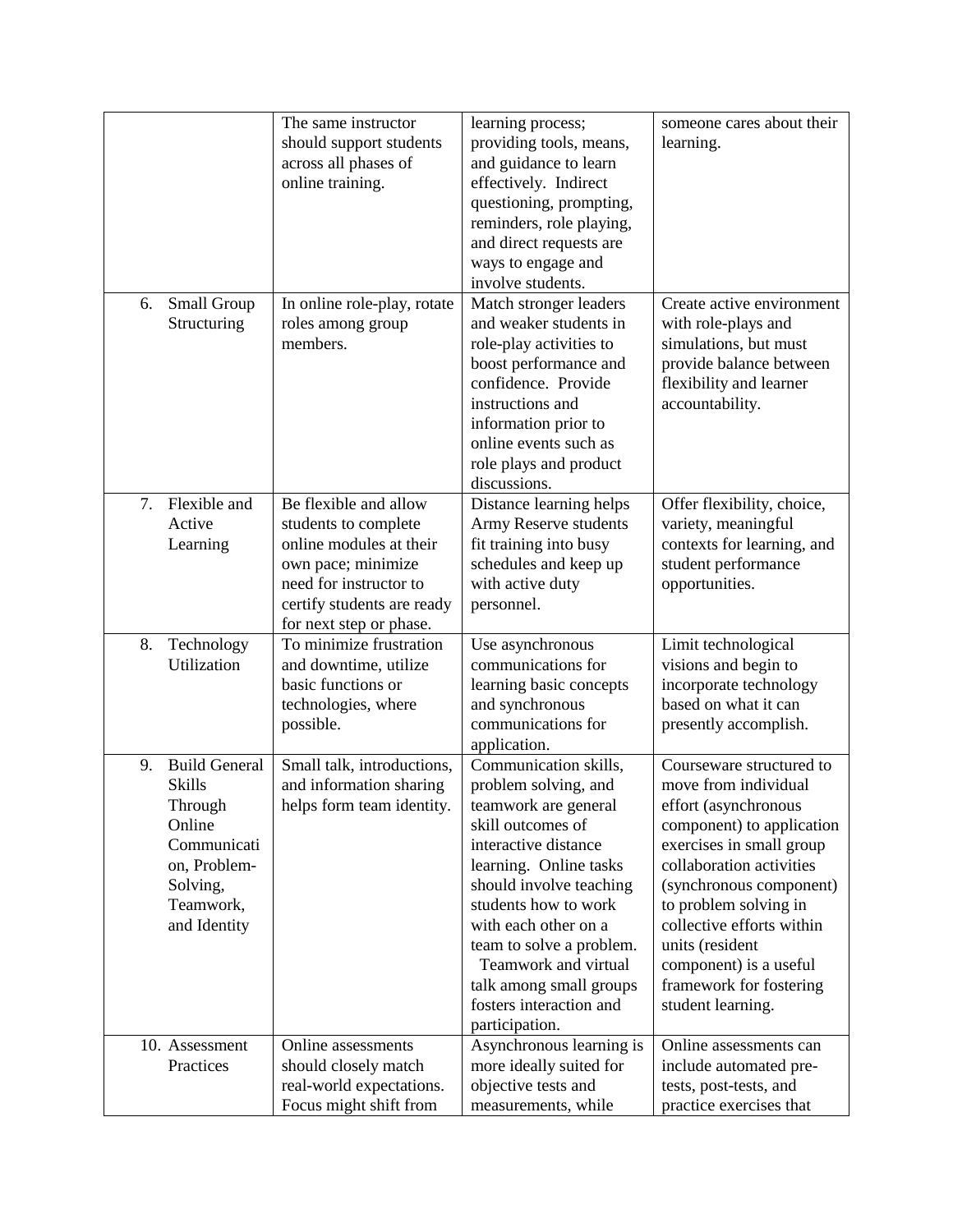| quantity of learning or   | synchronous might be     | provide immediate         |
|---------------------------|--------------------------|---------------------------|
| breadth across areas to   | used for student         | student feedback.         |
| quality or depth of       | performances or products | Random feedback or        |
| learning in particular    | and criterion referenced | assessment tools are also |
| areas. Assessments        | evaluations.             | beneficial. While         |
| should also cover smaller |                          | evaluation gates require  |
| amounts of instruction or |                          | application of learning,  |
| learning.                 |                          | the learning management   |
|                           |                          | system needs to be more   |
|                           |                          | flexible and adaptable in |
|                           |                          | regards to items missed   |
|                           |                          | on gate examinations.     |

While this focus group study provided some general information about the keys to success and failure on the Web, the coding of over 6,500 chat acts indicated that there were shifting patterns of interaction during the synchronous phase of the training. For example, while technology concerns gradually diminished, on task discussion peaked in the middle months and social interactions were higher at the start and end of the training. Overall, student chats were categorized as on-task 55%, social 30%, or technology-related 15%.

# **Final Comments**

There are many avenues for course and tool development as well as student testing and evaluation within military e-learning as well as in higher education, K-12, and corporate settings. The present study provided one look at the advantages and disadvantages as well as many instructional considerations and issues within a unique online learning program. Other studies might explore completion rates, attitudes, and overall learning when one's career is not contingent on course completion. The years ahead will require a myriad of contributors, many focus group discussions, thoughtful critique of what works and what tends not to work, extensive teaching and research experimentation, instructional fortitude, and careful project planning and funding.

# **References**

- TRADOC (1999). *The Army distance learning plan*. U.S. Army Training and Doctrine Command, Fort Monroe, VA.
- Wardell, C. S., & Paschetto, G. (2000, August). *Secrets of success: The design, development, and execution of an award-winning distance course* (pp. 513-518). Proceedings of the 16<sup>th</sup> Annual Conference on Distance Teaching and Learning, Madison, WI.

## **Biographical Sketches**

**Dr. Curtis J. Bonk** is received his master's and Ph.D. degrees in educational psychology from the University of Wisconsin. He is an associate professor of Educational Psychology as well as Instructional Systems Technology at Indiana University. He is also a core member of the Center for Research on Learning and Technology at IU where he co-directs the TICKIT program. Curt is a Senior Consortium Research Fellow with the Army Research Institute. He received the Gorman teaching award in 1999, the Hites Mentoring Award in 2000, and the "Cyberstar" award from the Indiana Information Technology Association in 2002. Dr. Bonk travels the globe teaching instructors and trainers how to teach on the Web and is in demand as a conference keynote speaker. He is President of CourseShare.com which he founded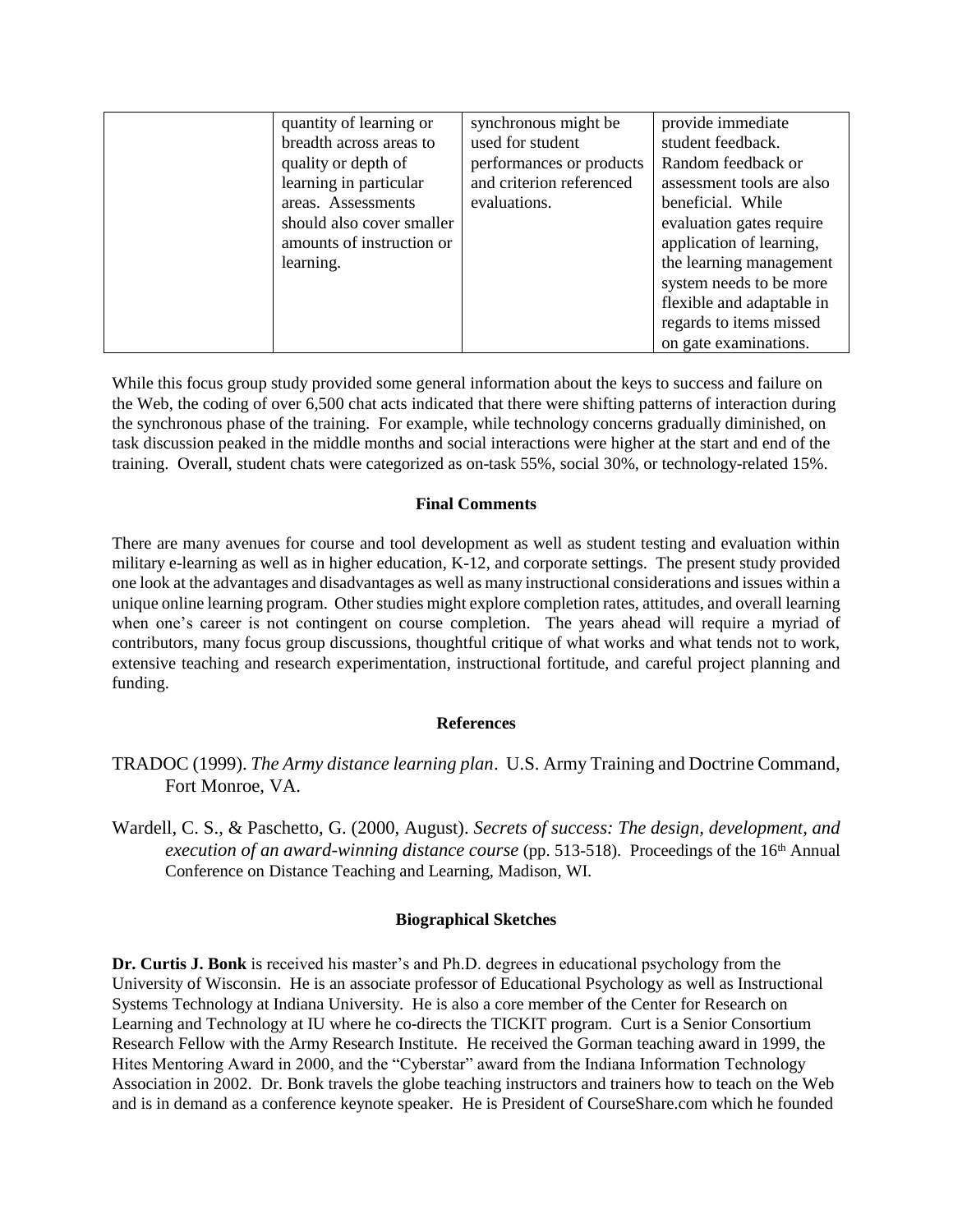in 1999.

| Address: | Indiana University                                        |
|----------|-----------------------------------------------------------|
|          | School of Education: Room 4022                            |
|          | Dept. of Counseling and Educational Psychology            |
|          | Bloomington, IN 47405-1006                                |
| E-mail:  | CJBonk@indiana.edu or cjbonk @courseshare.com             |
| URL:     | http://php.indiana.edu/~cjbonk and http://CourseShare.com |
| Phone:   | $(812) 856 - 8353$                                        |
| Fax:     | $(812) 856 - 8333$                                        |

**Tatana Olson** is a doctoral student in Industrial/Organizational Psychology at Purdue University. She is currently employed as a Senior Research Fellow at the U.S. Army Research Institute. Her research interests include e-learning, social interaction within online groups, team self-efficacy, and computer supported collaborative learning. Her recent research addresses communication patterns and problem solving behaviors during synchronous training of officers in the military as well as focus group research on hybrid e-learning.

| Address: | Dept of Psychology                   |
|----------|--------------------------------------|
|          | Purdue University                    |
|          | 1364 Psychological Sciences Building |
|          | West Lafayette, IN 47907-1364        |
| E-mail:  | tmo4@hotmail.com                     |

**Dr. Robert A. Wisher** is a Senior Research Psychologist with the U.S. Army Research Institute. He also serves as the Acting Director of the Advanced Distributed Learning initiative. He holds a Ph.D. in Cognitive Psychology from the University of California, San Diego. He has published more than 80 technical reports, book chapters, and journal articles related to training and training technologies. He serves on the Editorial Advisory Board for the American Journal of Distance Education. In 1999 he received the Most Outstanding Achievement Award by an Individual from the United States Distance Learning Association for his research and evaluation in distributed learning environments. In 2000-2001, Dr. Wisher was a Visiting Scholar at the Center for Research on Learning and Technology at Indiana University.

| Address: | U.S. Army Research Institute |  |
|----------|------------------------------|--|
|          | 5001 Eisenhower Avenue       |  |
|          | Alexandria, VA 22333-5600    |  |
| E-mail:  | wisher@ARI.army.mil          |  |
| Phone:   | $(703)$ 617-5540             |  |

**Kara Orvis** is a Doctoral Candidate in the Industrial/Organizational Psychology program at George Mason University and currently employed as a Senior Research Fellow at the U.S. Army Research Institute in Alexandria, VA. She received her M.A. in Industrial/Organizational Psychology from George Mason University in 1999, and her B.A. degree with honors from Ohio Wesleyan University. Her main research interests have been in the realms of teams, multi-team systems, and leadership, concentrating on team training and development. Her current research focuses on teamwork and leadership issues regarding dispersed teams and computer supported collaborative learning..

| Address: | U.S. Army Research Institute |
|----------|------------------------------|
|          | 5001 Eisenhower Avenue       |